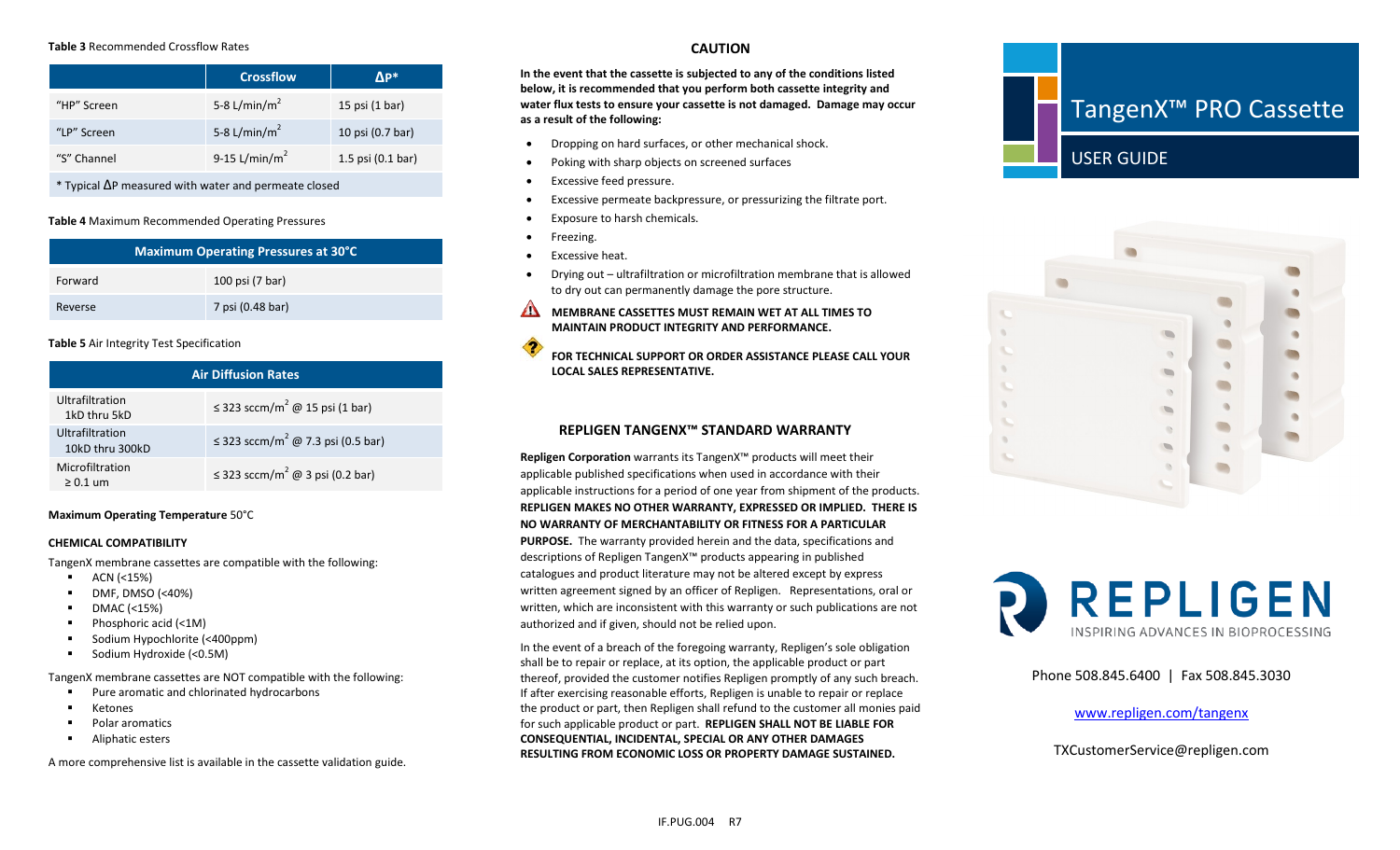## **PRODUCT CONTENTS**

Package includes the following:

- 1. TangenX™ PRO membrane filtration cassette: product consists of either a 0.5 m<sup>2</sup> (5 ft<sup>2</sup>) cassette, 1.5m<sup>2</sup> (15ft<sup>2</sup>), or a 2.5 m<sup>2</sup> (25 ft<sup>2</sup>) block cassette
- 2. Silicone gaskets

## **IMPORTANT INFORMATION BEFORE YOU BEGIN**

*CASSETTES*

- Cassettes may be stacked to increase filtration surface area; however, use only one type of membrane molecular weight cutoff at one time. *Do not install a mixture of cassettes with different pore sizes in the hardware.*
- Cassettes must be flushed with deionized (DI) water or water for injection (WFI) to ensure removal of storage agents and preservatives from the membrane filter. It is critical to use the highest quality water possible to avoid fouling the membrane or introducing contaminants into the system that could affect membrane performance and product recovery.

#### *GASKETS*

• Gaskets lose their resiliency over time. Repligen recommends that you replace gaskets a minimum of every six months. Repligen supplies two gaskets per cassette. Installation of the first cassette requires two gaskets; stacking additional cassettes requires only one gasket. Extra gaskets should be saved to replace worn or damaged gaskets.

*PUMP*

• When using TangenX™ cassettes, select a pump with adequate capacity. Crossflow rate ranges (see Table 3) are feed channel type and process fluid dependent.

## **MEMBRANE CASSETTE INSTALLATION**

- 1. Lift the end plate off the manifold.
- 2. Rinse the silicone gaskets with deionized water or WFI. Place a rinsed gasket flat against the bottom manifold; ensure that the holes in the gasket line up with the holes in the manifold.
- 3. Using scissors carefully open the cassette bag to remove cassette. **WARNING: Each cassette is stored in an aqueous solution containing 15-20% glycerin and 0.1% sodium azide, pH 7 - 10. Follow standard safety procedures for handling aqueous glycerin/ sodium azide, including the use of gloves, safety goggles, and lab coat.**
- 4. Place the cassette into the holder flat against the gasket. Place another gasket on top of the cassette. Ensure that the holes in the manifold, gaskets, and cassette are completely aligned. If you are using multiple cassettes, continue the same gasket/cassette/gasket pattern, ending with a gasket between the last cassette and the end plate.
- 5. Place the end plate on top of the last gasket of the cassette or cassette stack.
- 6. Install the tie-rod spacers (if used) and washers on each bolt leaving a minimum of 18 mm (0.75 inch) of thread exposed on the rod. By hand, screw the nut on each bolt and hand tighten evenly by alternating from one nut to the other.
- 7. Bolts must be further tightened to within the recommended torque values as shown in Table 1 using a calibrated manual torque wrench.
- 8. Figure 1 illustrates the bolt patterns for the two holder types: TangenX™ PRO 4-bolt horizontal cassette holder is designated by letters H1 through H4.
- 9. TangenX™ PRO 2-bolt vertical holder is designated by letters V1 and V2.

### 10. **Table 1** Recommended Torque Values

| <b>Holder Type</b>              | <b>Torque Range (in-</b><br>$\mathsf{libs}$ | <b>Torque Range</b><br>(nm) |
|---------------------------------|---------------------------------------------|-----------------------------|
| TangenX <sup>™</sup> PRO 4-BOLT | $300 - 450$                                 | $35 - 50$                   |
| TangenX <sup>™</sup> PRO 2-BOLT | $600 - 900$                                 | $70 - 100$                  |

11. **TangenX™ PRO 4-bolt torque**

**sequence:** Using the calibrated torque wrench with a 1-¼" deep socket, place the socket on bolt H1 and tighten the nut ¼ turn. Then move the wrench diagonally to bolt H2 and tighten the nut ¼ turn. Next move the wrench to bolt H3 and tighten the nut ¼ turn.



**Figure 1 Torque Sequence for TangenX™ PRO Cassettes**

Then move the wrench diagonally to bolt H4 and tighten the nut ¼ turn. Alternate back and forth using this crisscross pattern until the torque wrench "clicks" at each nut. Repeat this sequence until the wrench "clicks" without turning the nut. The "click" of the torque wrench indicates that the nut has reached the set point torque value.

12. **TangenX™ PRO 2-bolt torque sequence:** Using the calibrated torque wrench with a 1-¼" deep style socket, place the socket on bolt V1 and tighten the nut ¼ turn. Next move the wrench across to bolt V2 and tighten the nut ¼ turn. Alternate back and forth until the torque wrench "clicks" at each nut. Repeat this sequence until the wrench "clicks" without turning the nut. The "click" of the torque wrench indicates that the nut has reached the set point torque value.

#### **CAUTION: Nuts must be tightened uniformly to avoid damaging the cassette. Leakage may result from non-parallel plate alignment or over-compression of the cassettes at one end.**

Wait 5-10 minutes and allow the gaskets to relax before re-torquing. Check each nut, per the Figure 1 sequence, using the torque wrench at its set point torque value (see step 7 above).

13. Re-torque as needed to create a liquid-tight seal, but do not exceed the maximum torque limit for the TangenX™ PRO holder type used (see Table 1).

**NOTE: Torque may change during processing as the cassettes may compress, or as the cassettes expand or contract with temperature changes. Periodically check the torque of the bolts and adjust torque as needed.** 

## **FIRST TIME USE OF MEMBRANE CASSETTE**

Cassettes should be flushed with DI water or WFI to ensure removal of storage and preservative agents from the membrane filter and to minimize any possible interaction with your particular application. The recommended volume of water to flush the cassettes prior to use is 20 to 40 L/m<sup>2</sup>. For some applications, further sanitization is required.

# **CASSETTE INTEGRITY TEST**

The purpose of the cassette integrity testing is to provide a non-destructive method to verify the integrity of a Tangential Flow Filtration (TFF) cassette. Each cassette manufactured by Repligen undergoes strict release testing, including an air integrity test. This release test verifies the integrity of the cassette prior to shipment; however it can't guarantee the integrity of the cassette's installation in the holder at the time of use. In the rare case there is an integrity issue, it can be a result of shipping damage or improper installation. Therefore, a pre-use integrity test should be conducted on site and can easily be performed following the cassette installation and flush. Integrity test specifications are shown in Table 5 of this guide. A detailed procedure (AN1002) for the measurement of air integrity can be obtained by contacting Repligen or your local sales representative.

## **CLEANING OF MEMBRANE CASSETTES**

Cassettes can be reused if cleaned and stored properly. To clean, flush each cassette (or cassette stack) with a recommended cleaning solution from Table 2. Use 2 liters of cleaning solution per 1  $m<sup>2</sup>$  of membrane area. Upon completion of the cleaning cycle, flush each cassette (or stack) with buffer, WFI, or DI water prior to storing.

## **Table 2** Recommended Cleaning Solutions

| <b>Cleaning Agent</b>               | <b>Cleaning Conditions</b>                                                          |
|-------------------------------------|-------------------------------------------------------------------------------------|
| 0.1 N to 0.5N Sodium<br>Hydroxide   | Contact Time = $30 - 60$ minutes<br>Temperature = $35^{\circ}$ C (95 $^{\circ}$ F)  |
| 1.5% Alconox <sup>®</sup> Detergent | Contact Time = $30 - 60$ minutes<br>Temperature = $40^{\circ}$ C (104 $^{\circ}$ F) |

## **STORAGE OF MEMBRANE CASSETTES**

Membrane cassettes must be stored wet to maintain their characteristics and integrity and prevent microbial growth. Below are critical factors to remember when storing include the following:

- Cassettes stored greater than 2-4 weeks should be removed from the holder.
- Cassettes left in the holder should be flushed with fresh storage agent about every 2 weeks. Contact the membrane manufacturer for a list of appropriate storage agents.
- Recommended PH ranges:
	- 2 13, long term (storage)
	- $\blacksquare$  1 14, short term (cleaning)
- Recommended storage temperature:
	- 4°C 25°C long term (>7 Days)
	- 50°C short term (<7 Days)
	- Do not freeze cassettes

## **MEMBRANE OPERATING CHARACTERISTICS**

Take care to use the membrane at the lowest pressure possible while still producing consistent permeate flow. Although higher operating pressures initially improve flow rate, it also promotes increased concentration polarization and membrane compaction, which ultimately limits flow. With very low NMWL membranes, lower operating pressure may also reduce the retention of salts and very low molecular weight species.